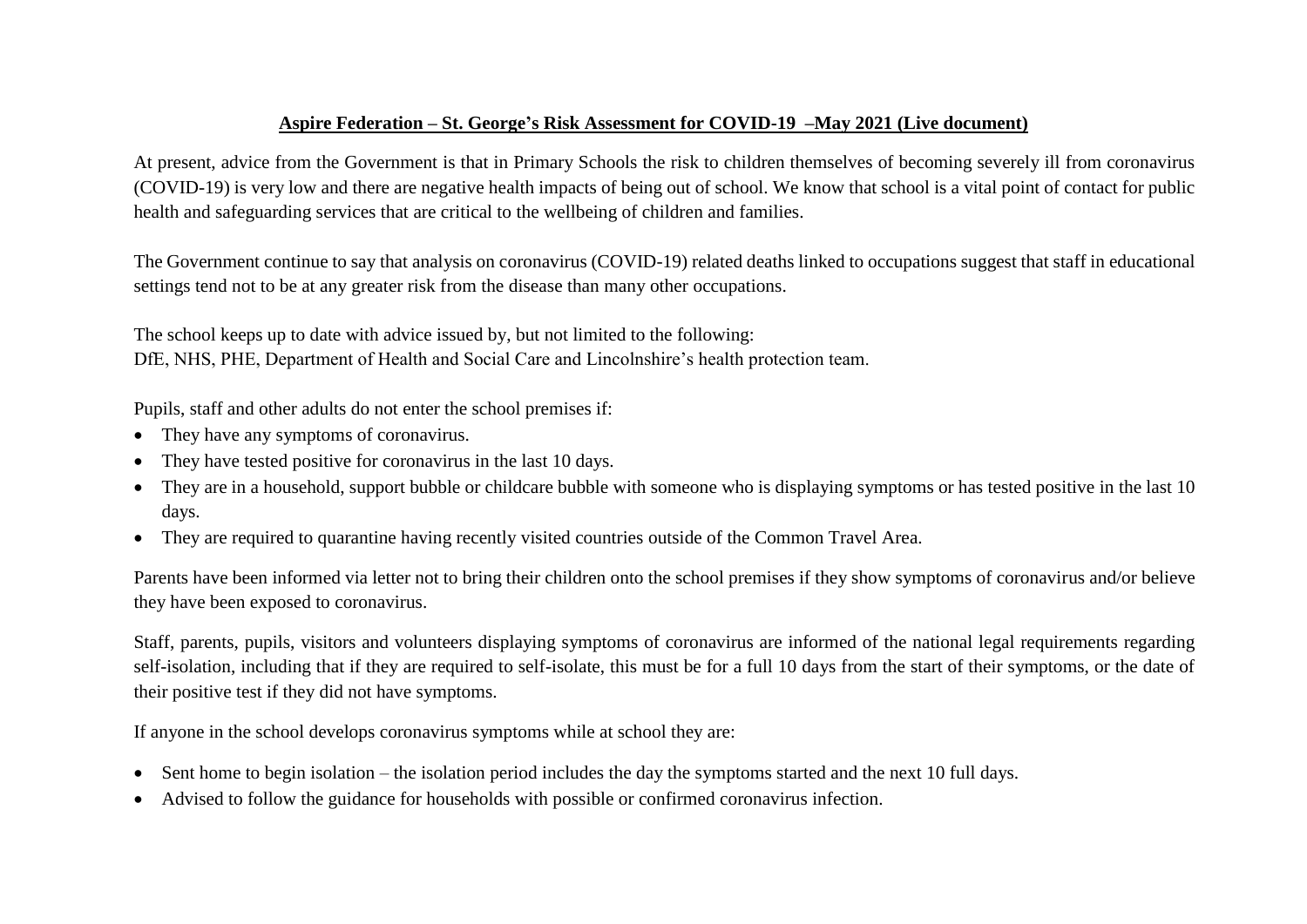Advised to arrange a test as soon as possible.

Staff members who have helped someone with symptoms and any pupils who have been in close contact with them do not need to self-isolate unless they develop symptoms themselves or the symptomatic individual subsequently tests positive.

The school does not routinely take the temperature of children.

The school refuses to admit a pupil who is displaying symptoms of coronavirus where their parents are insisting their child attends if, in its reasonable judgement, the pupil poses a risk of infection to other members of the school community.

## **Contacts will be reduced as much as possible and will include:**

- Class groups and no more than two classes joining together where necessary for appropriate activities
- Arranging classrooms with forward facing desks, Year 2 upwards
- Staff maintaining distance from pupils and other staff as much as possible (pupil age dependent).
- Parents maintaining distance from other parents when collecting or delivering children to school.
- Face masks to be worn by parents and visitors when on the school site.
- Personal Protective Equipment (PPE). Wearing a face covering or mask in school is not recommended for children or for adults in the classroom. Changing habits, cleaning and hygiene are effective measures in controlling the spread of the virus. Face covering (or any form of medical mask where instructed to be used for specific clinical reasons) should not be worn in any circumstances by those who may not be able to handle them as directed (for example young children or those with special educational needs or disabilities) as it may inadvertently increase the risk of transmission. The majority of staff in education settings will not require PPE beyond what they would normally need for their work, even if they are not always able to maintain a distance of 2 metres from others. However, if a member of staff is in a confined area within the school building, e.g. a corridor, staffroom, they may wear a mask. Staff will wear masks when collecting from or delivering children to parents at the start and end of the school day. In areas such as corridors where it may not be possible to keep a safe distance from children or other adults, face masks can be worn by staff.
- For younger groups there will always be at least one other adult available for support.
- No adult will be allowed on site unless they adhere to safety guidelines of the school. Parents may enter the site but by appointment only.
- School can continue to use Supply Teachers, Specialist Teachers and Peripatetic Music and P.E. Teachers within the school's safety plan
- All meetings of more than those designated to work in close proximity will be carried out by MS Teams / Zoom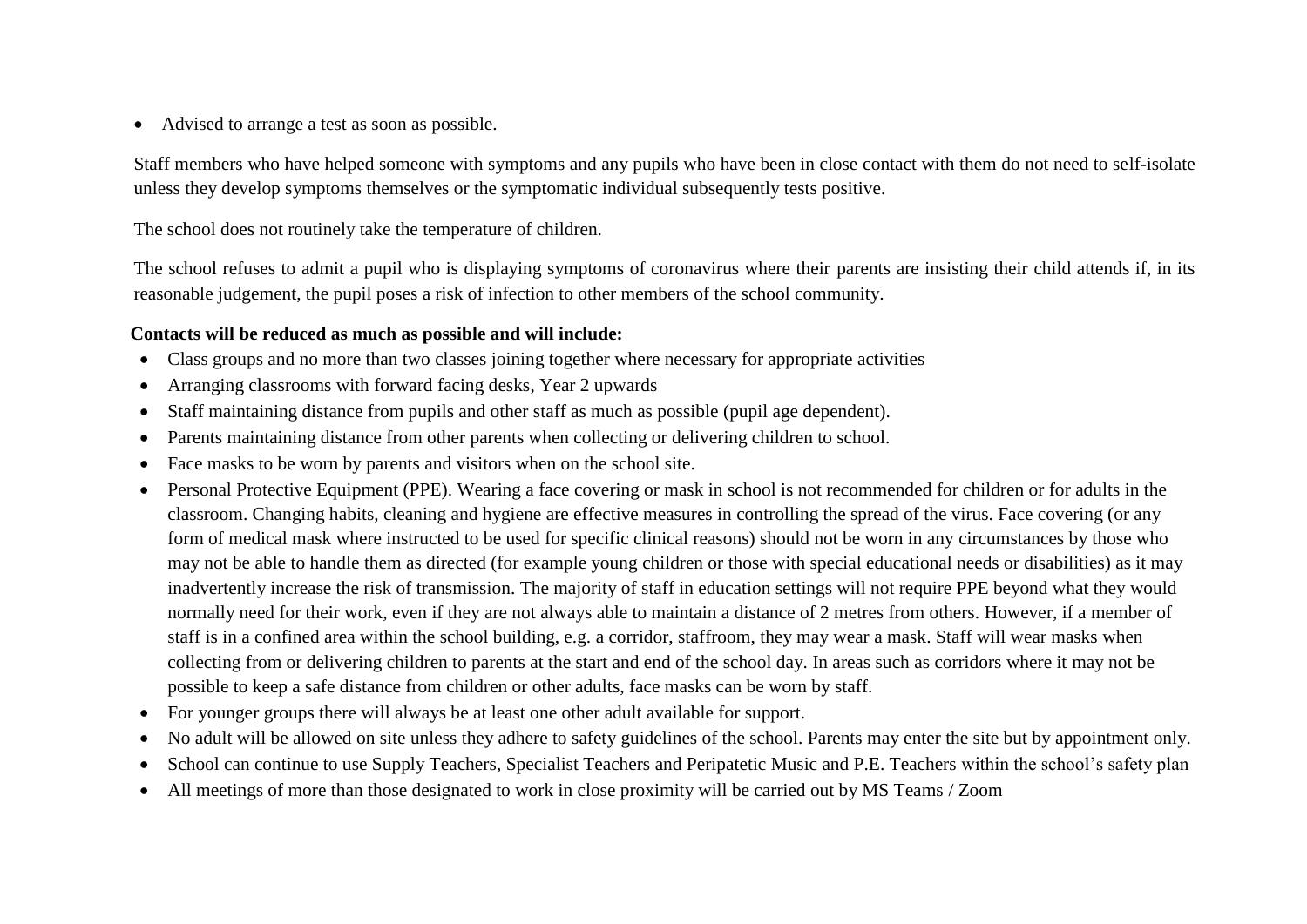**There will always be a risk attached for spreading COVID-19** whilst groups of people / children are mixing in school. We are not able to eliminate the risk, however the risk assessment is in place to mitigate the risk.

| Area to be risk assessed                    | <b>Actions</b>                                         | <b>Current Level of</b><br>risk | <b>Review</b>                                     |
|---------------------------------------------|--------------------------------------------------------|---------------------------------|---------------------------------------------------|
| COVID-19: Easily transmitted                | All pupils in all year groups in Primary return to     | <b>Amber</b>                    | The risk assessment                               |
| disease. Catching the coronavirus can       | school full-time from 8 <sup>th</sup> March 2021       |                                 | seeks to reduce the risk                          |
| lead to severe symptoms including           |                                                        |                                 | of the onsite staff, pupils,                      |
| fatalities. NHS has advised on              | UK Government is managing the national response        |                                 | their families and the                            |
| particularly vulnerable groups.             | and alert level information local emergency response   |                                 | wider community as far                            |
|                                             | teams who are examining prevalence of the disease      |                                 | as is practicable.                                |
| In the school context Staff, Pupils,        | in the locality.                                       |                                 |                                                   |
| Volunteers, Parents, Contractors and        |                                                        |                                 | See link below to                                 |
| the wider community are at risk.            | The school asks parents to abide by the guidance on    |                                 | Government guidance                               |
|                                             | social distancing and mixing in order to contain the   |                                 | which should be read in                           |
| Suspected Covid-19 symptoms                 | spread of the virus.                                   |                                 | conjunction with this risk                        |
| <b>High Temperature</b>                     |                                                        |                                 | assessment                                        |
| Coughing                                    | A register will be kept of any close contact work      |                                 | https://www.gov.uk/gove                           |
| Loss of taste / smell                       | which takes place outside a class bubble.              |                                 | rnment/publications/scho                          |
|                                             |                                                        |                                 | ols-and-childcare-                                |
| See advice                                  |                                                        |                                 | settings-return-in-                               |
| https://www.nhs.uk/conditions/corona        |                                                        |                                 | january-2021/schools-                             |
| virus-covid-19/symptoms                     | Any visitors working in the school will be asked to    |                                 | and-childcare-settings-<br>return-in-january-2021 |
| Visitors to school                          | provide their own PPE and work under the controls      |                                 |                                                   |
|                                             | put in place by the school.                            |                                 |                                                   |
| <b>Health and Safety – Personal Hygiene</b> | <b>Effective infection protection and control</b>      |                                 | New kits are ordered and                          |
| • All staff are provided with LFD test      | • Staff to report to HoS the outcome of their LFD test |                                 | delivered to school                               |
| kits to self-swab and test themselves       |                                                        |                                 | approximately every 3                             |
| twice a week at home.                       |                                                        |                                 | weeks.                                            |
|                                             |                                                        |                                 |                                                   |

Levels of risk:  $RED = High Risk$  Amber = Medium Risk Green = Low Risk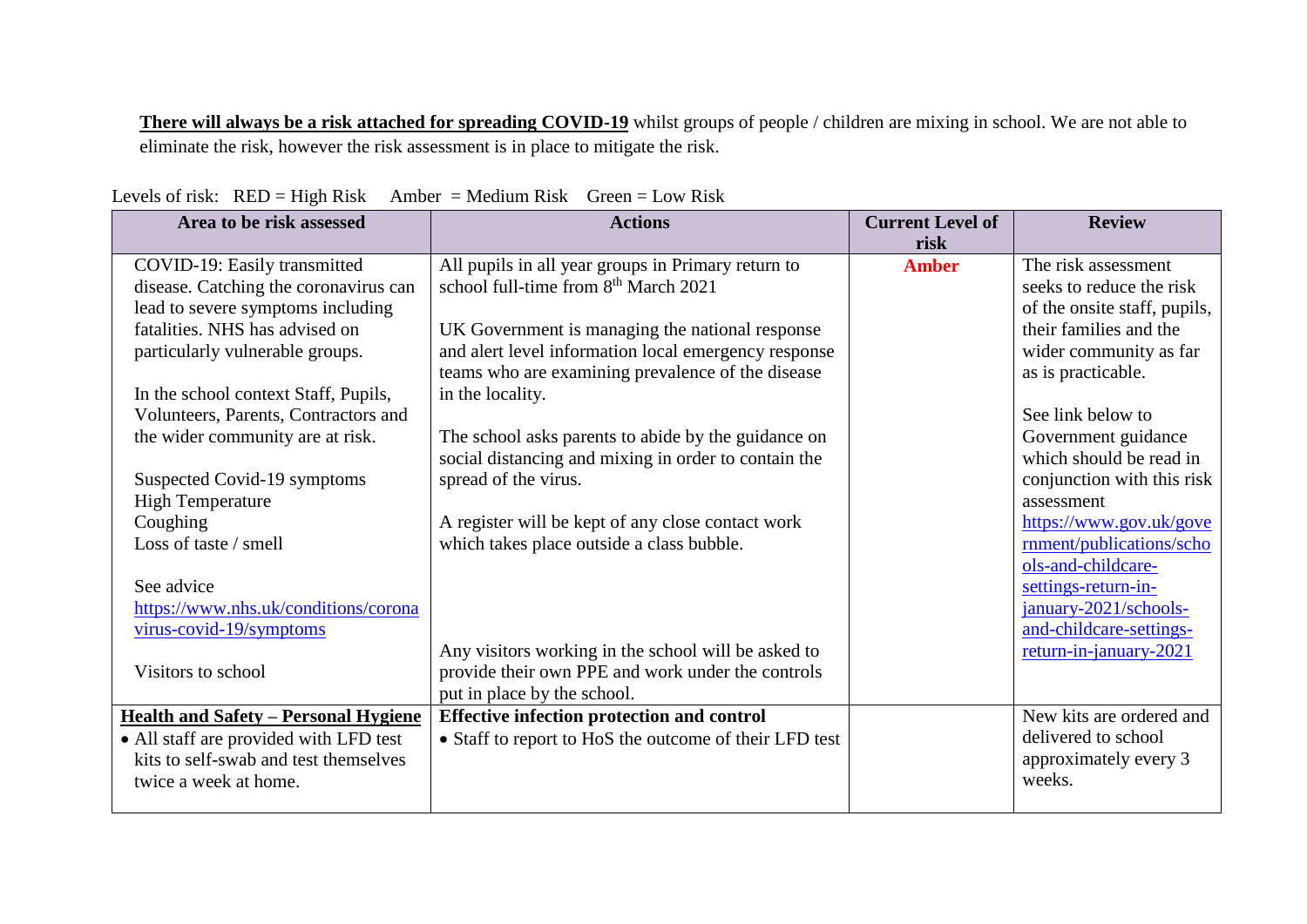| • Minimise contact with individuals<br>who are unwell by ensuring that those<br>who have COVID-19 symptoms, or<br>who has someone in their household<br>who does, do not attend school | • If an individual displays symptoms they will be<br>isolated until they can be collected from school.<br>They will be taken to the medical room and looked<br>after by a member of their team who will wear PPE<br>$-$ if a 2m distance cannot be maintained then<br>gloves, apron, face mask should be worn by the<br>supervising adult. If they need to use the toilet<br>before being collected they should use a designated<br>toilet which must be cleaned / disinfected<br>afterwards before anyone else uses it. All members                                                                                   | <b>Green</b><br>PPE now in place.<br>All classes have a<br>clear box with PPE<br>equipment inside.<br>Class teacher asked<br>to let office know<br>when supplies are<br>running down. | ESPO orders ongoing to<br>ensure continuous<br>supplies.<br>School supplied with<br>limited number of testing<br>kits for use in extreme<br>situations where a test<br>cannot be taken at a<br>testing site. |
|----------------------------------------------------------------------------------------------------------------------------------------------------------------------------------------|------------------------------------------------------------------------------------------------------------------------------------------------------------------------------------------------------------------------------------------------------------------------------------------------------------------------------------------------------------------------------------------------------------------------------------------------------------------------------------------------------------------------------------------------------------------------------------------------------------------------|---------------------------------------------------------------------------------------------------------------------------------------------------------------------------------------|--------------------------------------------------------------------------------------------------------------------------------------------------------------------------------------------------------------|
| • Wash / sanitise hands more often than<br>usual<br>Ensure good respiratory hygiene -<br>$\bullet$<br>promote 'catch it, bin it, kill it'<br>approach                                  | of the group to self-isolate if child tests positive for<br>the following 10 days.<br>• On entering school, before lunch, after lunch, after<br>sneezing or coughing and prior to leaving school,<br>wash hands for at least 20 seconds in classroom<br>sink or washrooms. When appropriate use alcohol<br>hand sanitiser (in the morning when entering<br>school). Children given support if required.<br>• Tissues available in classroom. Used tissues placed<br>in bin. Bins emptied at end of day and waste placed<br>in second bag and placed in dustbin.<br>• Adults to remind children not to touch their face | Green<br>Hand sanitiser<br>available Children<br>encouraged to use<br>soap.<br>Green<br>Bin liners available<br>in classrooms -<br>pedal bins to be<br>used.                          |                                                                                                                                                                                                              |
| Picking up virus from surfaces<br>Clean frequently touched surfaces<br>using standard school products.<br>Keeping equipment and resources<br>$\bullet$<br>clean                        | • Table tops, sinks, door handles and door panels,<br>toilets, urinals, sinks in bathrooms, floors cleaned<br>at end of day by Caretaker /Cleaner and bins<br>emptied. Table tops cleaned before and after lunch<br>by Midday Meals Supervisors when eating takes<br>place in the classroom.<br>• Shared resources, eg. photocopier, ice packs (avoid<br>using covers - use disposable covering, urn,                                                                                                                                                                                                                  | Green<br>Green                                                                                                                                                                        | Reminder that there are<br>different ways in which<br>some surfaces can be<br>cleaned, it doesn't<br>always need to be by the<br>same method.                                                                |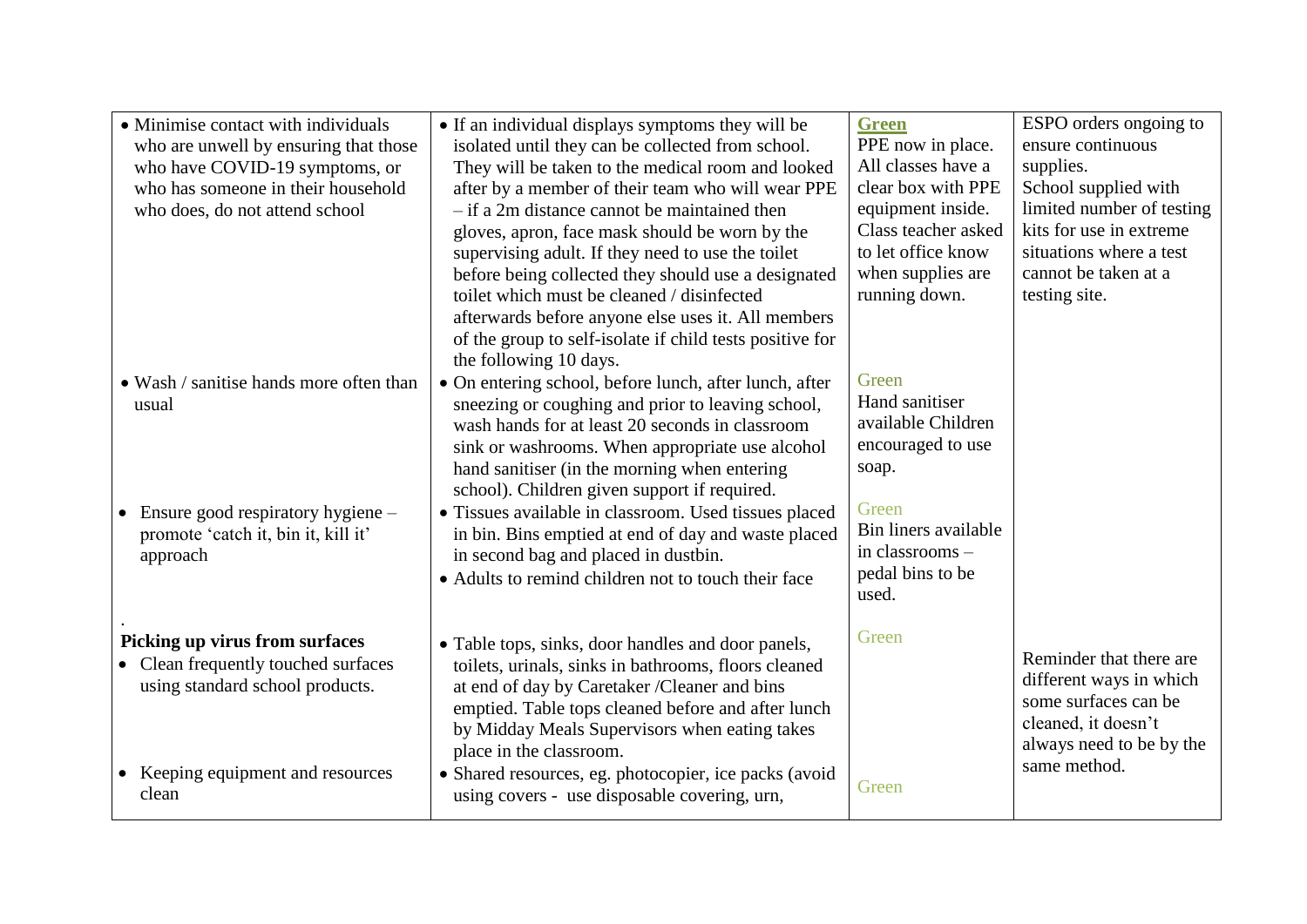|                            | dishwasher, kitchen equipment (cups/jugs/etc) to be  |       |  |
|----------------------------|------------------------------------------------------|-------|--|
|                            | cleaned as and when a member of staff use them by    |       |  |
|                            | that member of staff.                                |       |  |
|                            | • No equipment / games / toys to be used that cannot | Green |  |
|                            | be wiped clean if being used by more than one        |       |  |
|                            | class.                                               |       |  |
|                            | • Any books used in the classroom to be placed in a  | Green |  |
|                            | tray when they are no longer required (with day of   |       |  |
|                            | use clearly marked on the tray) if they are to be    |       |  |
|                            | used by another class. Books not to be used again    |       |  |
|                            | for the following 72 hours.                          |       |  |
|                            | • Children taught / given playground games which     | Green |  |
|                            | don't involve any contact or equipment that cannot   |       |  |
|                            | be cleaned if they are going to be used by a         |       |  |
|                            | different class.                                     |       |  |
|                            | • Intervention rooms and Library area can be used,   | Green |  |
|                            | with safety cleaning measures in place.              |       |  |
|                            | • Children to have on desks resources to be used     | Green |  |
|                            | solely by them, e.g. pencils, rulers etc. If to be   |       |  |
|                            | taken out of the classroom for small group work to   |       |  |
|                            | be kept in a plastic wallet with their name on. They |       |  |
|                            | will not be shared with others. School resources     |       |  |
|                            | will be provided. Children will not bring in any     |       |  |
|                            | items from home e.g. pencil cases, book bags,        |       |  |
|                            | items for 'show and tell'.                           |       |  |
|                            | • Shared equipment will be limited but where used    | Green |  |
|                            | by another class will be wiped down either after     |       |  |
|                            | use or at the end of the school day.                 |       |  |
|                            | • Windows and outside doors when appropriate to be   |       |  |
| • Keeping rooms ventilated | left open to ensure good ventilation of rooms. If    | Green |  |
|                            | classrooms are cold then only top windows to be      |       |  |
|                            | open.                                                |       |  |
|                            |                                                      |       |  |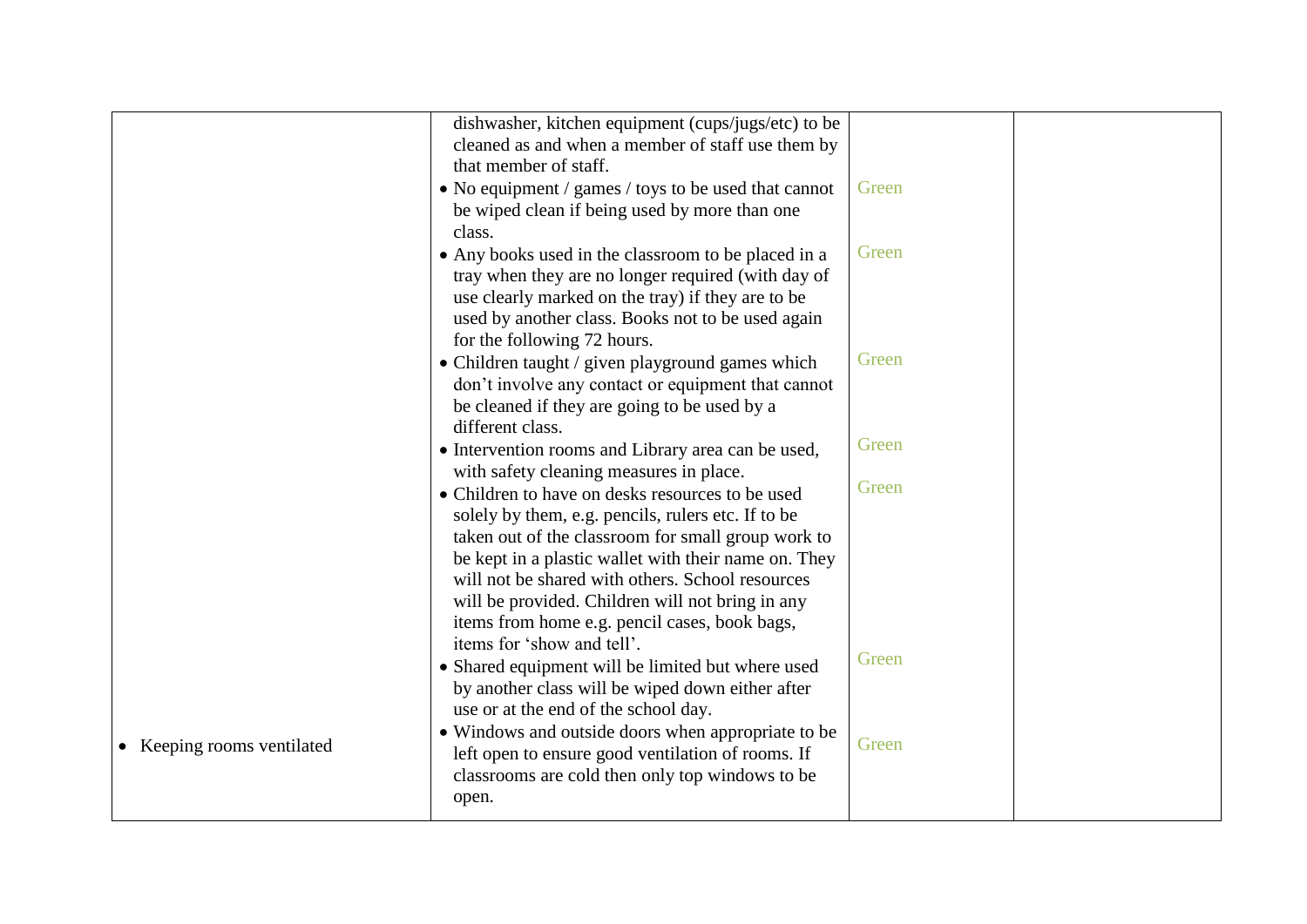| Food in school                         | • Until further notice no food preparation activities<br>are to be undertaken by pupils or staff on site. | Green           |                          |
|----------------------------------------|-----------------------------------------------------------------------------------------------------------|-----------------|--------------------------|
| <b>Premises</b>                        |                                                                                                           |                 |                          |
| • Fire Safety                          | • A Fire Drill will take place to ensure adults and                                                       | <b>Green</b>    | Fire Drill to take place |
|                                        | children are aware of the Fire Assembly Point                                                             |                 | during the Spring Term.  |
| • Posters                              | • Posters will be placed around the school to remind                                                      | Green           |                          |
|                                        | adults and children about safer distancing and<br>personal hygiene.                                       |                 |                          |
|                                        | • The school hall will not be used for Collective<br>Worship.                                             | Green           |                          |
| • Contractors or visitors to site      | • Visitors to site will be by invitation only, will sign                                                  | Green           |                          |
|                                        | to say they have read the school's code of conduct                                                        |                 |                          |
|                                        | for COVID-19 and that they have no coronavirus                                                            |                 |                          |
|                                        | symptoms.                                                                                                 |                 |                          |
| • Records                              | • Records will be kept of any visitors to site for Test<br>and Trace records.                             | Green           |                          |
| <b>Safer Distancing</b>                |                                                                                                           |                 |                          |
| • Dropping off pupils and collecting   | • Only one adult to drop off and collect children from                                                    | If parents and  | Parents have been        |
| them from school. Parents asked to     | school. Parents are asked to wear a mask at this                                                          | children social | brilliant at observing   |
| observe social distance rules in order | time. Children to be left at school gates and not                                                         | distance        | social distancing        |
| to reduce risk of spreading COVID-     | accompanied onto site. Member of staff to be at                                                           | <b>Green</b>    |                          |
| 19 virus.                              | each entrance and same at collection time.                                                                |                 |                          |
|                                        | Exceptions may be made onto the school                                                                    |                 |                          |
|                                        | playground for new children to the Foundation                                                             |                 |                          |
|                                        | Stage. Parents asked to be punctual. If late children                                                     |                 |                          |
|                                        | will be taken back to classroom and parent must go<br>to main school office to collect child. Parents are |                 |                          |
|                                        | asked to leave the school premises immediately                                                            |                 |                          |
|                                        | they have dropped off or collected their child from                                                       |                 |                          |
|                                        | school.                                                                                                   |                 |                          |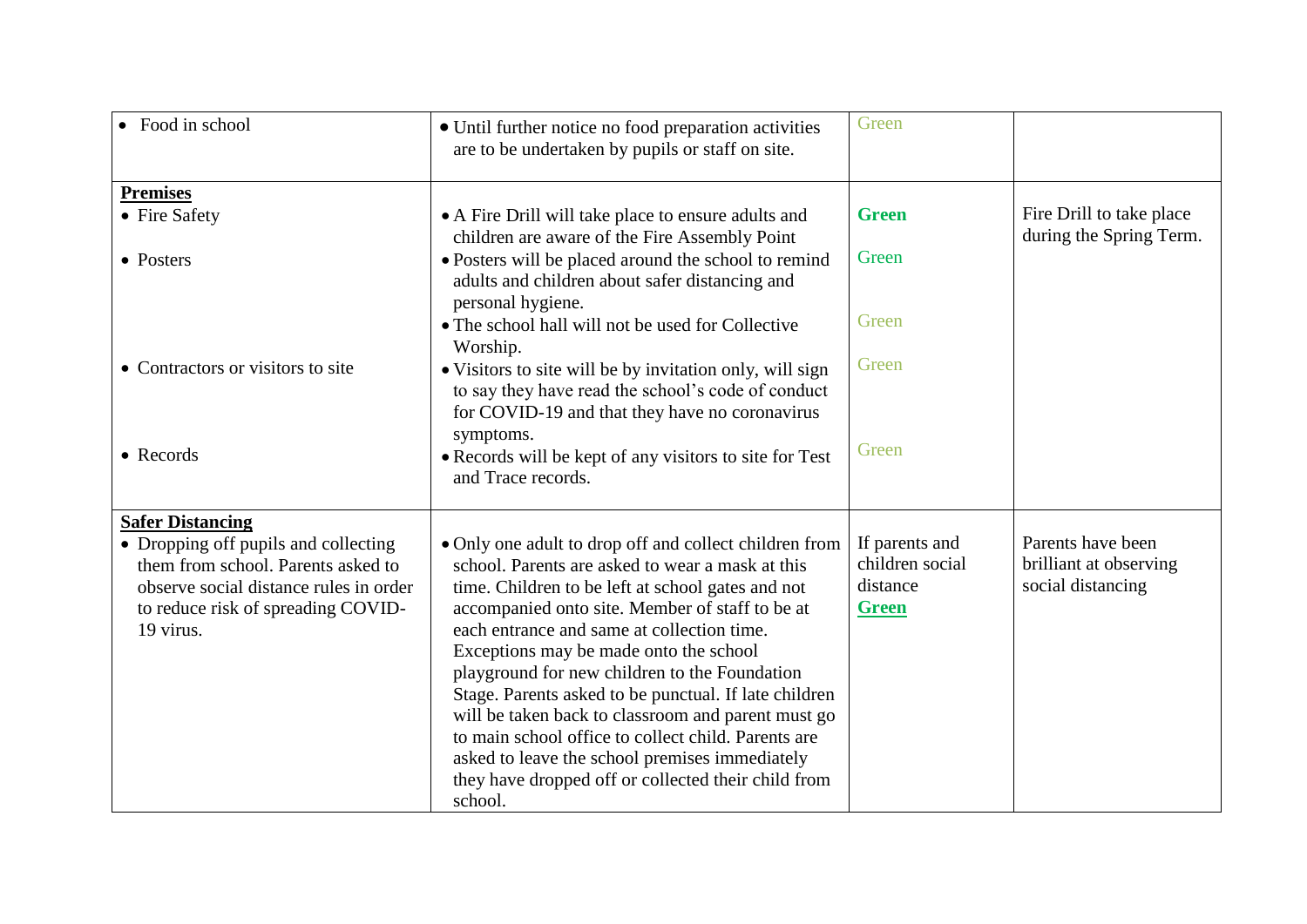| • Systems in place for pupils entering<br>and exiting the building and<br>classrooms                                                     | • Staggered start and end of day times. No member<br>of staff should intervene or hold a child's hand if<br>distressed. However they must endeavour to give<br>support to the child as best they can.<br>• Each class will have their own entry into the | Green        |  |
|------------------------------------------------------------------------------------------------------------------------------------------|----------------------------------------------------------------------------------------------------------------------------------------------------------------------------------------------------------------------------------------------------------|--------------|--|
|                                                                                                                                          | building                                                                                                                                                                                                                                                 | Green        |  |
| • School Playground and Field                                                                                                            | • Designated areas will be given to each group of<br>children in school. They will remain with their own<br>class and not mix with other classes.                                                                                                        | Green        |  |
| • Corridors                                                                                                                              | • Children and adults can pass in corridors as this is<br>for a brief time and not seen as a potential risk.<br>Children instructed to always walk on the left hand                                                                                      | Green        |  |
| • Cloakrooms                                                                                                                             | side of the corridor.<br>• When staff cannot ensure a safe distance from other<br>adults or children they can wear a mask.                                                                                                                               | Green        |  |
| • Staggering times $/$ rotas                                                                                                             | • Children can store coats and bags and will be used<br>only in small groups.                                                                                                                                                                            | Green        |  |
| <b>NB</b> Alternative arrangements will be<br>in place during adverse weather<br>(Snow) and will be communicated to<br>parents via email | · Break times and lunch times will be staggered in<br>order that toilets can be accessed in a safe manner.                                                                                                                                               | Green        |  |
| <b>Parents</b>                                                                                                                           |                                                                                                                                                                                                                                                          |              |  |
| • Uniform                                                                                                                                | • School uniform should be worn and parents asked<br>to keep as clean as possible. It does not need to be<br>washed every day.                                                                                                                           | <b>Green</b> |  |
| • Activities outside of school hours                                                                                                     | • There will be no activities outside of school hours<br>for the foreseeable future.                                                                                                                                                                     | Green        |  |
| • Attendance                                                                                                                             | • The Government would like all children to be in<br>school and receiving full-time education                                                                                                                                                            | Green        |  |
| • Parents' Evenings / Curriculum<br>Evenings                                                                                             | · Until restrictions are lifted further, Parents'<br>Evenings and meetings will be conducted either by                                                                                                                                                   | Green        |  |
|                                                                                                                                          | MS Teams / Zoom or via telephone.                                                                                                                                                                                                                        |              |  |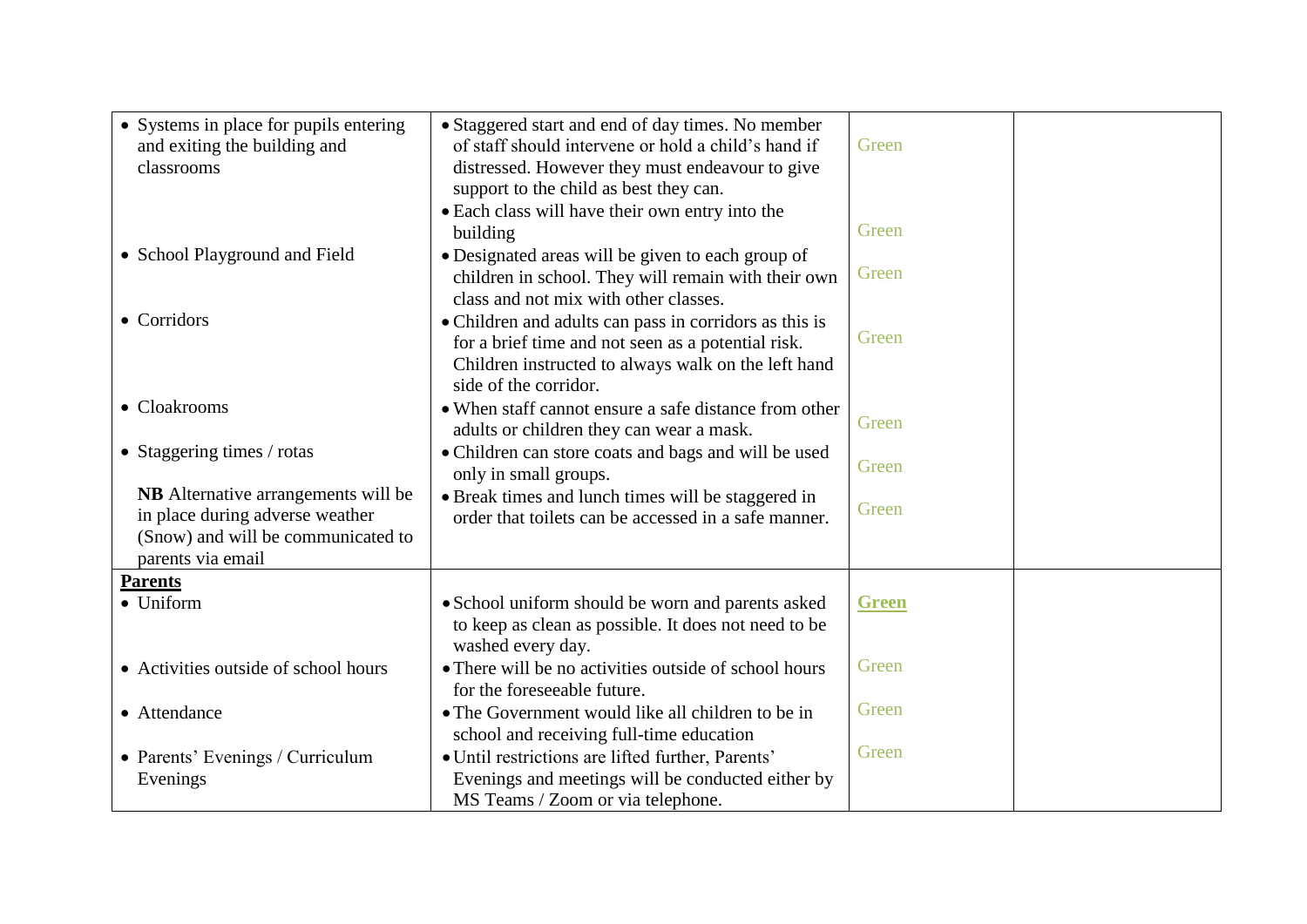| • Attendance at Out of School Activity<br>Club                                                                                                                                                  | • Children are able to move from their Class bubble<br>to other bubbles outside of school time if they<br>observe washing or sanitising hands before joining<br>a new bubble.                                                                                                                                                   | Green        |                                                 |
|-------------------------------------------------------------------------------------------------------------------------------------------------------------------------------------------------|---------------------------------------------------------------------------------------------------------------------------------------------------------------------------------------------------------------------------------------------------------------------------------------------------------------------------------|--------------|-------------------------------------------------|
| <b>Classroom / teaching spaces</b>                                                                                                                                                              |                                                                                                                                                                                                                                                                                                                                 |              | <b>During lockdown</b>                          |
| • Communicating with children                                                                                                                                                                   | • At the beginning of each session, adults will remind<br>children of hygiene and safer distancing rules.                                                                                                                                                                                                                       | <b>Green</b> | children came well<br>prepared by parents as to |
| • Teachers will maintain a 2m distance<br>from the front of the class to where the                                                                                                              | • Children will go to their designated chair each<br>morning                                                                                                                                                                                                                                                                    | Green        | what to expect                                  |
| children are sitting whenever possible.<br>However to support learning, Teachers<br>and TAs will move between rows of<br>children, not staying any longer than<br>15 minutes with a small group | • A piece of tape will be placed 2m away from the<br>first row of desks in order for adults to maintain a<br>2m distance whenever viable.                                                                                                                                                                                       | Green        |                                                 |
| • Tables / desks $(Y2 - 6)$                                                                                                                                                                     | • Desks will be placed in straight rows with children<br>sitting next to each other.                                                                                                                                                                                                                                            | Green        |                                                 |
| • Outdoor learning (weather permitting)                                                                                                                                                         | • Opportunities will be given for outdoor learning as<br>this is seen as minimising any threat of the virus<br>spreading                                                                                                                                                                                                        | Green        |                                                 |
| • Use of sunscreens on sunny days<br>(Summer time only)                                                                                                                                         | • Children will be allowed to bring in protective<br>sunscreen on potentially sunny days. However<br>children must be able to apply these themselves and<br>must not share with others. If parents wish to send<br>these in they must check first that they are not 'nut'<br>based. This information to be provided to parents. | Green        |                                                 |
| • Playtimes                                                                                                                                                                                     | • Children given guidance as to what they can play<br>during playtimes, e.g. skipping ropes, Hula hoops<br>(non-contact games)                                                                                                                                                                                                  | Green        |                                                 |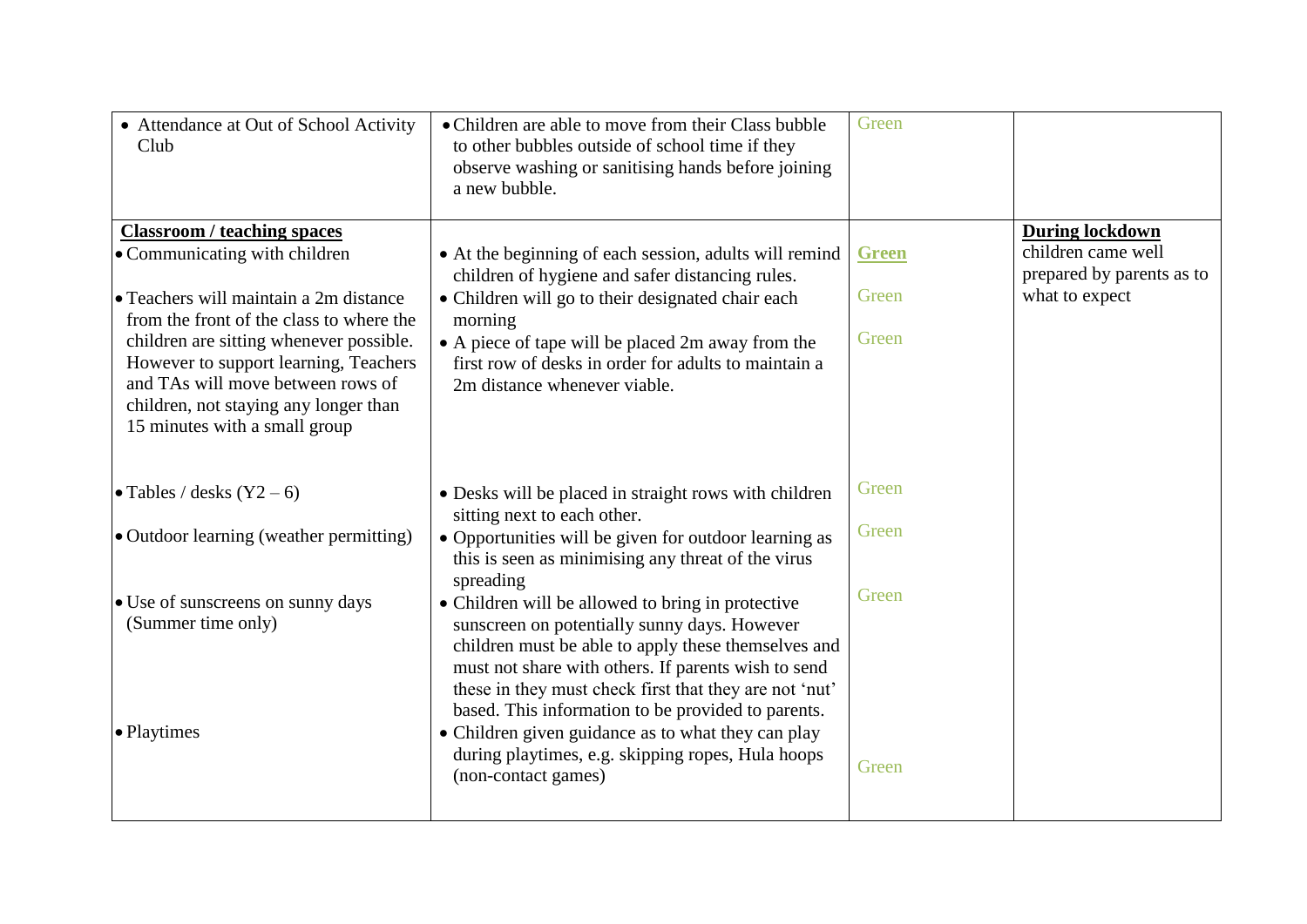| • Lunch times              | • Hot Meals will be provided for all FSM children<br>and those in the Foundation Stage and Key Stage 1.<br>Children in Key Stage 2 can purchase a pack-up<br>from The Farm Kitchen as a paid meal. All other<br>children to bring food from home and to be kept in<br>the classroom with their other belongings.<br>Reception, Year 1 and Year 2 children will eat in<br>the school hall on a rota basis and at a safe<br>distance. All other classes will eat in the classroom. | Green |                                                                |
|----------------------------|----------------------------------------------------------------------------------------------------------------------------------------------------------------------------------------------------------------------------------------------------------------------------------------------------------------------------------------------------------------------------------------------------------------------------------------------------------------------------------|-------|----------------------------------------------------------------|
|                            | • There will be no sharing of food.                                                                                                                                                                                                                                                                                                                                                                                                                                              | Green | School Behaviour Policy                                        |
| <b>Behaviour</b>           | • The School's Behaviour Policy will be updated in<br>order to ensure the safety of all in the light of<br>changes to social distancing and the welfare of<br>others. This will be communicated to the school<br>community as a whole.                                                                                                                                                                                                                                           | Green | to be continually updated<br>in line with current<br>situation |
| <b>•</b> First Aid         | • First Aid will be handled by Class Teachers unless<br>Paediatric First Aider is required. First Aid kit and<br>PPE boxes available for each group.                                                                                                                                                                                                                                                                                                                             | Green |                                                                |
| • Contacting School Office | • Each Class will have a Walkie Talkie to contact<br>school office.                                                                                                                                                                                                                                                                                                                                                                                                              | Green |                                                                |
| • Mobile Phones            | • Year 6 pupils walking home on their own in the<br>light can bring mobile phones into school. However<br>these will be left in bags in the classroom. These<br>are left at owner's risk.                                                                                                                                                                                                                                                                                        | Green |                                                                |
| <b>Curriculum</b>          |                                                                                                                                                                                                                                                                                                                                                                                                                                                                                  |       |                                                                |
| • The National Curriculum  | • A broad, balanced and ambitious curriculum will be<br>in place. Teachers will teach their Year Group<br>Curriculum from the Revised Curriculum. 'Catch<br>up' support will be given where necessary.                                                                                                                                                                                                                                                                           | Green |                                                                |
| • Collective Worship       | • This will take place within the Class each day.                                                                                                                                                                                                                                                                                                                                                                                                                                | Green | Both of our local                                              |
| $\bullet$ English          | • There will be an emphasis on the teaching of<br>Phonics and reading across the school                                                                                                                                                                                                                                                                                                                                                                                          | Green | Churches are providing<br>virtual Worships.                    |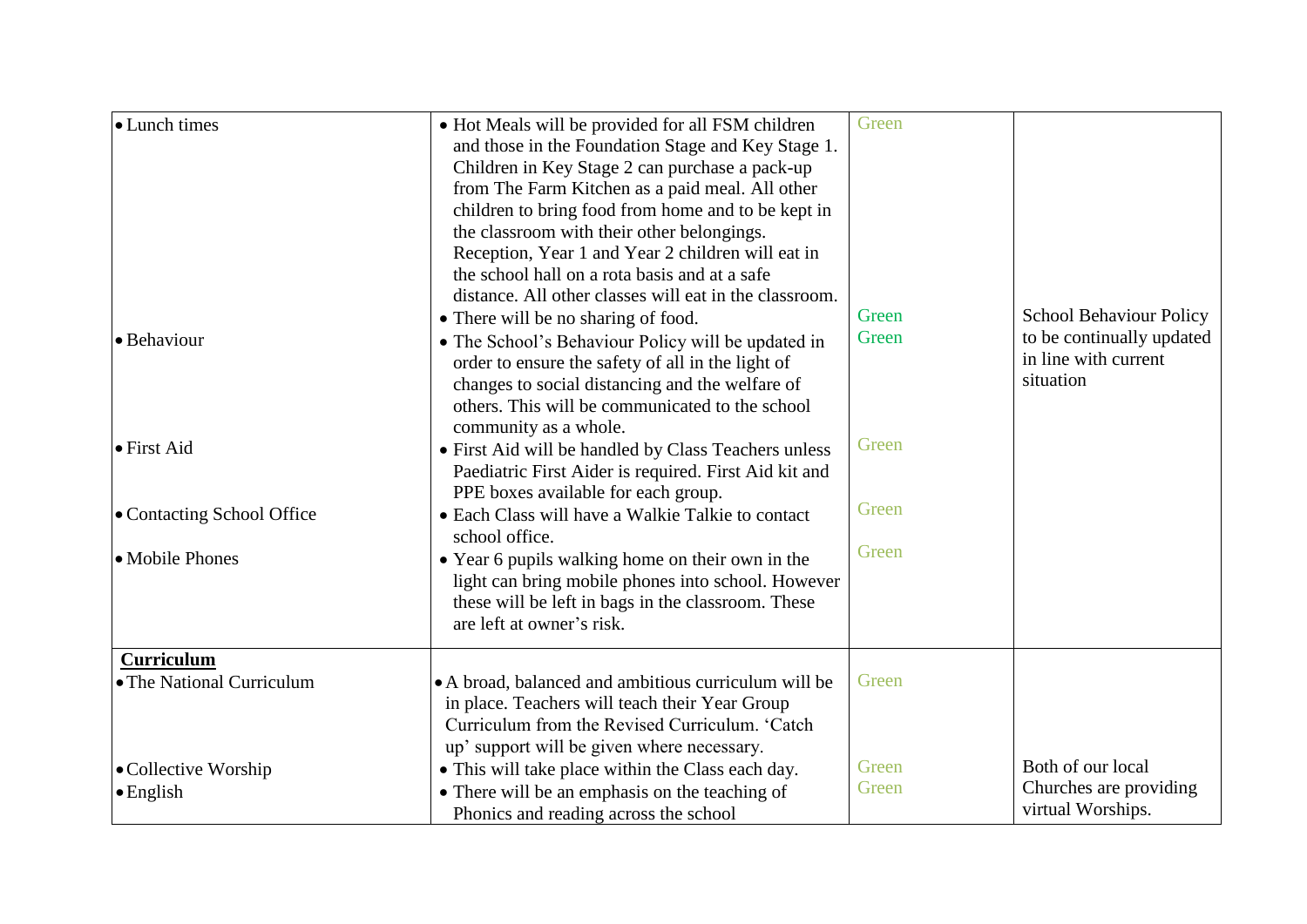| • Information Technology                | • Each class will have access to their own I.T.       | Green |                            |
|-----------------------------------------|-------------------------------------------------------|-------|----------------------------|
|                                         | equipment and if shared with another class will be    |       |                            |
|                                         | wiped down at the end of the day. Teachers will be    |       |                            |
|                                         | responsible for the charging of these items.          |       |                            |
| • Activities to be delivered            | • Teachers will consider which lessons / activities   | Green |                            |
|                                         | can be delivered outside (weather permitting)         |       |                            |
| • Personal, Social and Health Education | • Plan activities through a broad topic or theme-     | Green | Contact has been made      |
|                                         | based approach leaving scope for staff and pupils to  |       | with Lincolnshire          |
|                                         | readjust and establish routines and build             |       | Psychology Team who        |
|                                         | relationships, discuss concerns and allow time to     |       | are to provide an online   |
|                                         | promote wellbeing.                                    |       | training pack for staff to |
|                                         | • When appropriate, leave time to find out what       | Green | support children           |
|                                         | children have been doing at home. Perhaps new         |       | returning to school.       |
|                                         | skills learned.                                       |       | Use of Purple Mash and     |
| • Mental health and wellbeing           | • Activities will consider children's mental health   | Green | White Rose maths plus      |
|                                         | and wellbeing taken from Jigsaw or 5 Steps to         |       | other areas of learning    |
|                                         | Mental Health and Wellbeing work.                     |       |                            |
| • Assess where pupils are in their      | • Agree what adjustments may need to be made to       | Green |                            |
| learning                                | the curriculum over the coming weeks.                 |       |                            |
| $\bullet$ Swimming                      | • There will be no swimming lessons until further     | Green |                            |
|                                         | restrictions lifted.                                  |       |                            |
| • Working from home                     | • If a Class is sent home then home schooling will be | Green |                            |
| <b>Remote Education</b>                 | put in place. If a child is away from school due to   |       |                            |
|                                         | self-isolation, work will be made available online.   |       |                            |
| $\bullet$ Music                         | • Singing is not allowed however Peripatetic Music    | Green |                            |
|                                         | Lessons are now taking place – these follow school    |       |                            |
|                                         | safety guidelines.                                    |       |                            |
|                                         | • Teaching staff can use stamps where appropriate to  | Green |                            |
| $\bullet$ Marking                       | mark children's work in order to avoid excessive      |       |                            |
|                                         | touching of books.                                    | Green |                            |
| $\bullet$ Catch-up funding              | • The Government's catch-up funding is utilised to    |       |                            |
|                                         | ensure pupils receive the support they need to        |       |                            |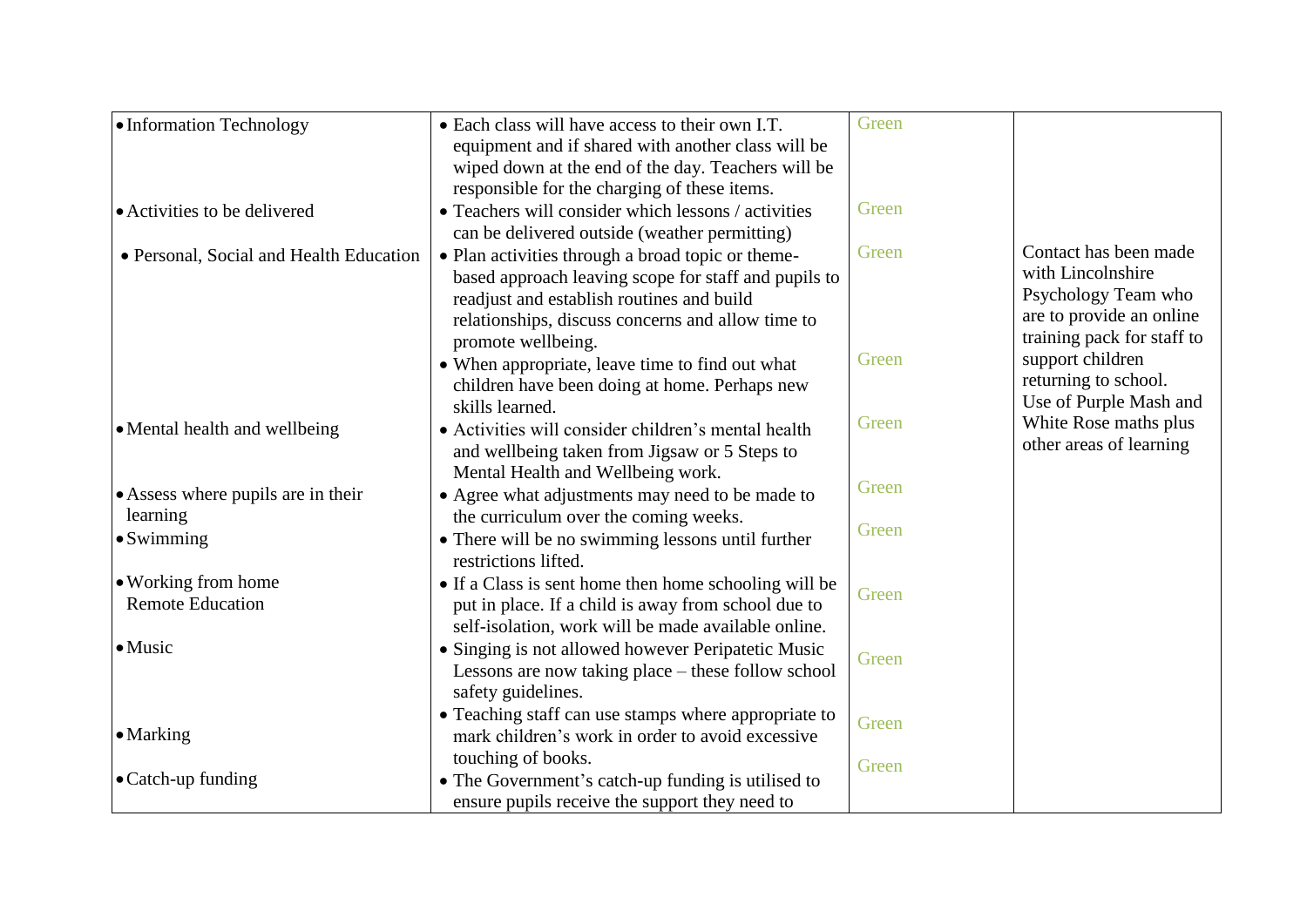|                                    | catch-up on learning lost due to the coronavirus<br>pandemic.                                |              |  |
|------------------------------------|----------------------------------------------------------------------------------------------|--------------|--|
| <b>Safeguarding</b>                |                                                                                              |              |  |
| • Capacity with possible increased | • Measures to be put in place to deal with an increase                                       | <b>Green</b> |  |
| numbers                            | in incidents and children suffering from witnessing                                          |              |  |
|                                    | domestic abuse in the home / bereavement /                                                   |              |  |
|                                    | behavioural issues.                                                                          |              |  |
|                                    | • Risk assessments carried out for children returning                                        | <b>Green</b> |  |
|                                    | to school who need Personal Care Plans and clear                                             |              |  |
|                                    | guidance for staff, e.g. use of PPE, to ensure all                                           |              |  |
|                                    | remain safe.                                                                                 |              |  |
| • Special Educational Needs        | • Support will be given to staff by Mental Health                                            | <b>Green</b> |  |
|                                    | Lead to support pupils into school. $SENDCo - Risk$                                          |              |  |
|                                    | assessments are in place as required. Important to                                           |              |  |
|                                    | ensure good routines and expectations in place and                                           |              |  |
|                                    | that they continued to be reiterated. Discussion                                             |              |  |
|                                    | with leadership if there are concerns.                                                       | Green        |  |
|                                    | • Pupils EHC plans are provided as normal.                                                   | <b>Green</b> |  |
| $\bullet$ Leadership               | • The Executive Headteacher liaises with the                                                 |              |  |
|                                    | Governing Body about possible arrangements for                                               |              |  |
|                                    | running the school during the pandemic, e.g. social                                          |              |  |
|                                    | distancing measures and how lessons will be                                                  |              |  |
|                                    | delivered.                                                                                   | <b>Green</b> |  |
|                                    | • Members of the leadership team will be present on                                          |              |  |
|                                    | site every day to support staff and ensure all<br>protocols are adhered to. SENDCO/DDSL, DSL |              |  |
|                                    | and members of staff with paediatric first aid                                               |              |  |
|                                    | trained staff on site. Leadership visible every day.                                         |              |  |
|                                    | Teachers to ensure an area 2m square within the                                              |              |  |
|                                    | classroom doorway for members of leadership to                                               |              |  |
|                                    | observe work taking place in the classroom.                                                  |              |  |
|                                    |                                                                                              |              |  |
|                                    |                                                                                              |              |  |